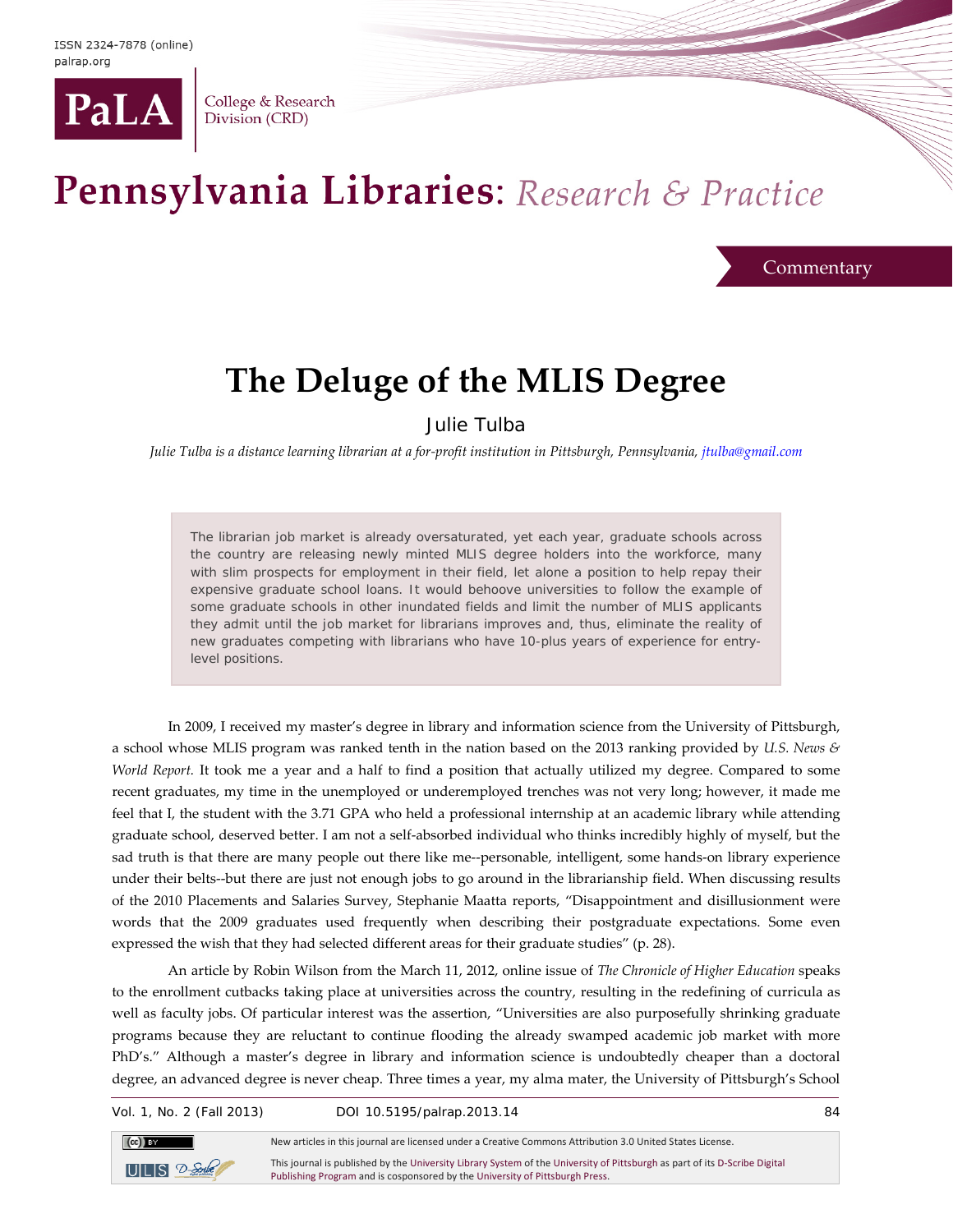of Information Sciences, churns out new MLIS graduates. In Pittsburgh, a city where librarian jobs are few and often held by those who have had them for a considerable period of time, dozens of candidates are "flooding the already swamped academic job market" (Wilson, 2012). So where are the decisions restricting the number of people applying for matriculation in Pitt's MLIS degree program or others like it? It seems that there are few cities in the United States where there is not already a dearth of professional librarian positions available. Librarianship is a fascinating and admirable field, but what is admirable about being tens of thousands of dollars in debt for a degree that one cannot use because there is simply no work available?

For the University of Pittsburgh's MLIS degree, tuition for full-time Pennsylvania residents comes out to \$30,498 for the 36 credits, while out-of-state tuition is \$49,935. In comparison at Drexel University, a private school located in Philadelphia, tuition for its MLIS degree comes to \$45,000, which equals \$3,000 per class. And lastly, at Clarion University, the other Pennsylvania higher education institution that offers an MLIS degree, tuition for its 36 credit degree program is \$12,870, and non-Pennsylvania residents are charged just over \$20,000. None of the above mentioned figures includes the many required fees, which increases the overall cost significantly. In Pennsylvania, the recommended salary for an entry-level, full-time professional librarian, as stipulated by the Pennsylvania Library Association Board of Directors, is \$37,132. However, many of the full-time professional librarian jobs that I applied for in Pennsylvania fell well short of the recommended salary, and it soon became clear that there was a daunting discrepancy between the recommended salary for professional librarians and the one that was actually offered.

I now work as a librarian at a for-profit institution. Proprietary education continually receives a bad reputation in the media for misleading students about their chances of finding work in their field upon graduation, but can schools granting MLIS degrees claim that an abundance of employment opportunities exist for their graduates? I was not led to believe upon applying to the University of Pittsburgh that a professional librarian position would await me upon graduation. Still, it is disheartening when unemployment becomes your only constant after graduation. While countless job listings are posted each day on sites like the ALA Joblist and aggregated websites like Indeed, it appears that few who have recently graduated get positions unless they already have considerable experience working in libraries. In *Library Journal's* 2012 annual Placement and Salaries Survey, new graduates again found "too few entry-level jobs, with many available jobs requiring three to five years of professional experience" (Maatta, 2012, p. 18). This directly reinforces the adage that it is tough to gain experience when no one is willing to provide the initial chance. If this continues, what does the future of librarianship hold for us when we see today's experienced workers long retired, and those who should be leading the profession with little-to-no experience because they have little prior working experience? Should it not be obvious that it is crucial for entry-level positions to be filled by entry-level professionals to ensure a well-rounded workforce for tomorrow?

In my personal experience, I have found that entry-level librarian jobs (i.e., those geared towards individuals with either no or minimal experience working in a library) often are filled by experienced librarians who are willing to take pay cuts. Actual experience will almost always win out over inexperience. In his article "Employment Opportunities for New Academic Librarians: Assessing the Availability of Entry Level Jobs," Eamon C. Tewell (2012) writes that "recent graduates face considerable challenges finding an entry level job in an academic library, as nearly three quarters of positions were non-entry level" (p. 420).

Librarianship has had to reinvent itself in the last decade in order to survive, and it has done this by scaling back budgets and changing its name from the stolid "library" to "information commons" or "learning resource center." It continues to survive but certainly not as it once was, even as little as 10 years ago. As the Bob Dylan song goes, "The Times They Are A-Changin'," and in librarianship, this is certainly the case. In their analysis of the "evolving role of the Master of Library Science degree in academic libraries," authors Marybeth F. Grimes and Paul W. Grimes (2008) came to the conclusion that "the degree's relative importance has declined over time, particularly in those areas of librarianship strongly impacted by structural change" (p. 338). I am not suggesting that schools do